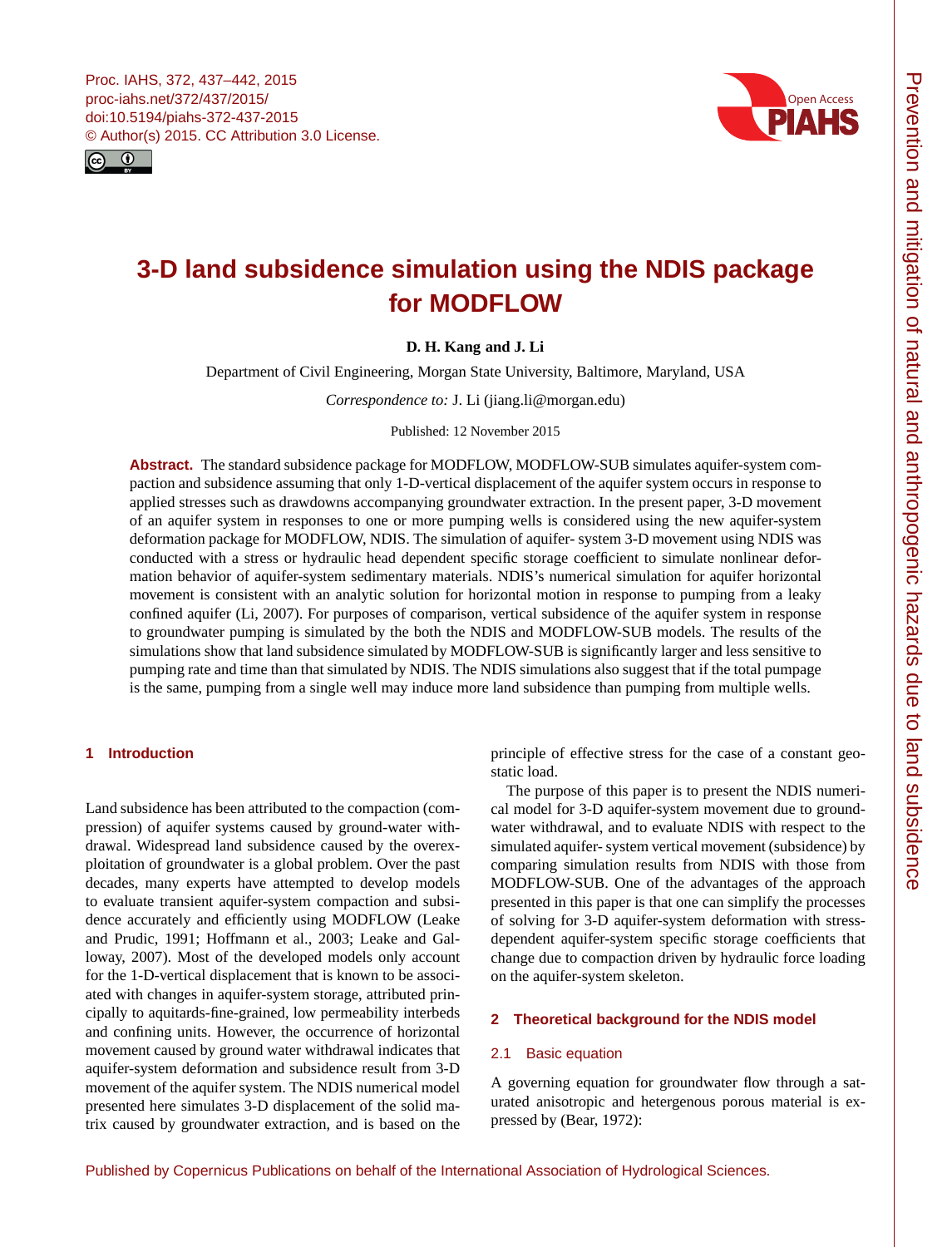$$
\nabla \cdot (\mathbf{K} \nabla h) + W = S_{\rm s} \frac{\partial h}{\partial t},\tag{1}
$$

where  $h$  is hydraulic head; **K** is hydraulic conductivity, a diagonal matrix of rank two; W denotes a volumetric flux per unit volume and represents sources and/or sinks of water mass within an aquifer system; and  $S_s (= S_{sk} + S_{sw})$  is the specific storage coefficient, where  $S_{sk}$  and  $S_{sw}$  are the specific storage coefficients of the soil skeleton and pore water, respectively, and  $S_{sk}$  can be either a constant for linear elastic materials or a stress-dependent variable for inelastic materials. The individual solid particles are assumed to be incompressible. The term W denotes a volumetric flux per unit volume and represents sources and/or sinks of water mass within an aquifer system. For an aquifer system that has steady flow without the term  $W$ , Eq. (1) can be further simplified to the Laplace equation. The US Geological Survey (USGS) developed the 3-D program MODFLOW that numerically simulates steady and transient groundwater flow. To simulate land subsidence in response to groundwater withdrawal, USGS further developed the MODFLOW-SUB package simulating 1-D aquifer-system compaction and subsidence based on vertical stress and strain of the aquifer system. In contrast, a new 3-D model, NDIS developed from DIS (Zhang, 2009) similarly uses the parent program MODFLOW-96 (McDonald and Harbaugh, 1988) and the bulk flux relation through permeable, deformable and saturated porous materials. The bulk flux relation is defined by Helm (1979, 1984):

$$
\mathbf{q}_b(x, y, z, t) = \mathbf{v}_s(x, y, z, t) + \mathbf{q}(x, y, z, t),
$$
 (2)

where  $q_b$  is the bulk flux;  $v_s$  is the velocity of solids; q is the transient specific discharge that is defined by  $q =$  $n(\mathbf{v}_s - \mathbf{v}_w)$ ; and  $\mathbf{v}_w$  is the fluid (water) velocity. Note that a bolded variable with an arrow represents a vector throughout this paper.

For steady flow, Eq. (2) can be expressed by the following form:

$$
\boldsymbol{q}_{b-st}(x, y, z) = \boldsymbol{v}_{s-st}(x, y, z) + \boldsymbol{q}_{st}(x, y, z),
$$
\n(3)

where the subscripts st denote the steady flow. If no aquifer movement is assumed once an equilibrium condition (or steady flow) is reached, i.e.,  $v_{s-st}(x, y, z) = 0$ , and the bulk flux is assumed to be constant, i.e.,  $q_b(x, y, z, t) =$  $q_{b-st}(x, y, z)$ , combining Eqs. (2) and (3) results in:

$$
\mathbf{v}_{\rm s}(x, y, z, t) = -[\mathbf{q}(x, y, z, t) - \mathbf{q}_{\rm st}(x, y, z)]. \tag{4}
$$

The expression (4) indicates that aquifer velocity can be written in terms of the specific discharge for transient and steady flow. Moreover, on the right side of Eq. (4), the terms  $q(x, y, z, t)$  and  $q_{st}(x, y, z)$  can be found by running MOD-FLOW for transient flow and steady flow, respectively. It should be pointed out that the assumption of  $\mathbf{v}_{s-st}(x, y, z) =$  0 suggests that deformation due to secondary consolidation is negligible and the assumption of the constant bulk flux implies a constant pumping rate. The former means that the aquifer system has no further displacement or deformation once the unsteady flow becomes steady one that is under the equilibrium condition, and the latter can be proved to be true for a constant pumpage (Li and Helm, 2010). Therefore, the velocity field of solids  $v_s$  for transient flow can be computed as a function of space and time from Eq. (4). Using Eq. (4), the displacement field of solids,  $u_s$  can be further computed through integrating the velocity field of solids over the time as follows:

$$
u_{s} = \int_{t_{0}}^{t} v_{s} dt + u_{s0},
$$
\n(5)

where subscript 0 stands for the initial value of displacement and time. The velocity and displacement fields of the solid skeleton vary with time.

#### 2.2 Stress-dependent specific storage coefficient

Based on an exponential relation between the effective volume stress and volume strain of the soil skeleton, the specific storage coefficient can be found to be a function of volume stress written in the following form (Li and Ding, 2013):

$$
S_{\rm sk}(\sigma_{\rm v}') \triangleq \alpha \gamma_{\rm w} = S_{\rm sk0} \frac{\sigma_{\rm v0}'}{\sigma_{\rm v}'}\tag{6}
$$

where  $\alpha$  is the compressibility of the soil skeleton;  $S_{\rm sk0}(=$  $\gamma_w \alpha_0$ ) is the initial specific storage coefficient, where the symbol  $\triangleq$  stands for "by definition",  $\gamma_w$  is the water unit weight and  $\alpha_0$  is the initial compressibility of the aquifer system;  $\sigma'_{v0}$  is the initial effective volume stress;  $\sigma'_{v}$  is the current effective volume stress and the subscript 0 denotes the initial value of a variable throughout this paper. Because the effective volume stress is equal or larger than its initial value ( $S_{sk} \leq S_{sk0}$  at  $t \geq 0$ ), suggests that in response to changes in hydraulic head due to groundwater extraction, an aquifer system with elastic materials may deform larger than that with inelastic materials because of the strain-hardening effect. Equation (6) can be written in terms of transient hydraulic head, h through Terzaghi's principle (1925) of effective stress:  $\sigma_v = \sigma_v' + p$  and Hubbert's potential (1940):  $h = z + p/\gamma_w$  in terms of hydraulic head in the following form:

$$
S_{\rm sk}(h) = S_{\rm sk0} \frac{\sigma_{\rm v0}'}{\sigma_{\rm v} - \gamma_{\rm w}(h-z)},\tag{7}
$$

where  $\sigma_{v}$  is the total volume stress and is normally assumed to be constant; z denotes the elevation from a chosen datum; p is the pore water pressure.

Note that  $S_{sk}(h)$  in Eq. (7) can be used in Eq. (1) because MODFLOW-96 for NDIS has been modified to solve the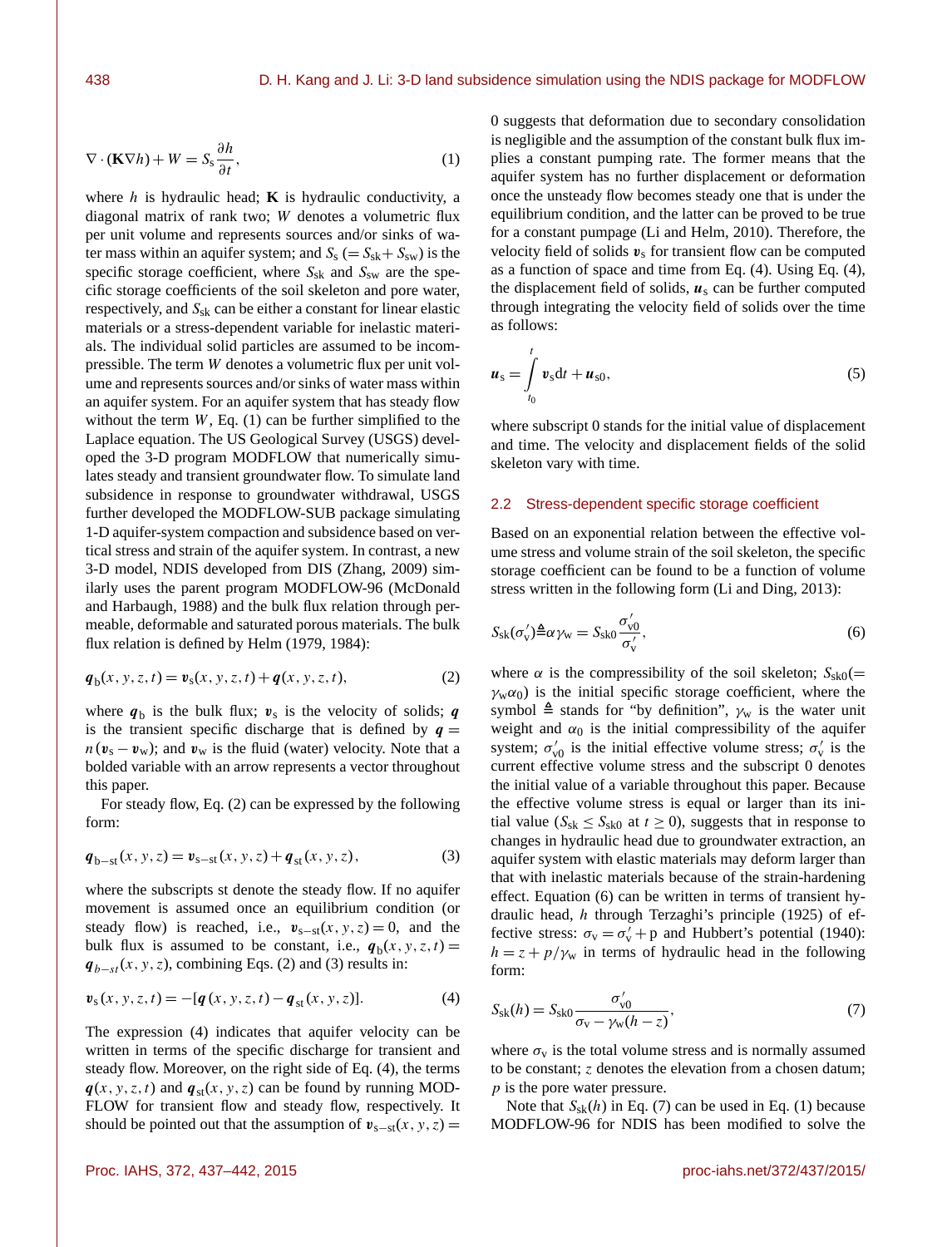nonlinear partial differential equation (PED) for hydraulic head. For simplicity, the constant  $S_{\text{ske0}}$  is applied to Eq. (1) for elasticity when  $\sigma'_{v} \leq \sigma'_{v-pre}$  and the head-dependent  $S_{\rm skv}(h) = S_{\rm skv0} \sigma_{\rm v0}^{\prime}/\sigma_{\rm v}^{\prime}$  for inelasticity when  $\sigma_{\rm v}^{\prime} > \sigma_{\rm v-pre}^{\prime}$  that is preconsolidation stress.

### **3 Numerical modeling**

The finite-difference numerical simulation is based on a conceptual model that consists of five thin aquitards (thickness is 1 m for each) and two aquifers (thickness is 30 m for each). The top layer (Layer 1) is an unconfined aquifer and the bottom layer (Layer 7) is a confined aquifer. Layers 2–6 are aquitards that serve as a hydraulic separator between two aquifers. The schematic of the seven layer aquifer system is shown in Fig. 1 in which  $Q$  is the pumping rate, and  $H$  is the total thickness (65 m) of the aquifer system. The option of "no delay" in MODFLOW-SUB is chosen for simulation of the aquifer-aquitard system.

The lateral boundaries of the conceptual model are specified as constant-head boundaries. The initial head is assumed to be zero. Summary properties of the aquifer system are given in Table 1.

To simulate 3-D land movement at a basin-wide scale in an efficient and accurate way, the seven-layer aquifer system is discretized horizontally, and each layer is represented by a grid of 37 rows by 37 columns. The total number of elements (model cells) equals 9583.

Two cases are simulated for purposes of comparison. For one case, a single well is simulated at row 19 and column 19 in the confined aquifer in Layer 7, and for the second case of three pumping wells are also simulated. In the three-well case, the centre well is located at the same location as for the one-well case, and the other two wells are located on a line passing through the centre well. As indicated in Eq. (7),  $S_{\rm sky}$  requires specification of the four parameters  $S_{\rm skv0}$ ,  $\sigma_{\rm v}$ ,  $\sigma'_{v0}$  and z, respectively. The parameter  $S_{\rm skv0}$  is given in Table 1 and the values of the other three parameters in each layer are calculated and shown in Fig. 1, where the stress parameters are evaluated using the weight of the overburden material (geostatic load) and the initial head  $(h_0)$  where  $\sigma'_{v0} = \sigma_v - \gamma_w (h_0 - z)$ . The soil unit weight is 21.0 kN m<sup>-3</sup> for the aquifer material and  $18.5 \text{ kN m}^{-3}$  for the aquitard material. The empirical formulae are introduced to find  $K_0$ , the coefficient of earth pressure at rest, so that the volume stress can be evaluated from the vertical stress. In this paper,  $K_0 = 0.19 + 0.233 \log(PI)$  for clay and  $K_0 = 1 - \sin\varphi$  for sand are used, respectively, where PI and  $\varphi$  are the plastic index and the internal friction angle, respectively. The total volume stress can be further calculated using the relation  $\sigma_{v} = \sigma_{z}(1+2K_0)/3$ . For simplicity, the preconsolidation head is not introduced to each model layer although NDIS is capable to compute both elastic and inelastic deformation.



**Figure 1.** A conceptual model of an aquifer-aquitard system and the values of  $\sigma_{\rm v}$  and  $\sigma_{\rm v0}'$  at different depths.

| <b>Table 1.</b> Properties of the conceptual model. |  |  |
|-----------------------------------------------------|--|--|
|-----------------------------------------------------|--|--|

|                                                                                                      |                                                          | Layer                                                                   |                                                                |
|------------------------------------------------------------------------------------------------------|----------------------------------------------------------|-------------------------------------------------------------------------|----------------------------------------------------------------|
| Properties                                                                                           | 1                                                        | $2$ to 6                                                                | 7                                                              |
| $K_h$ (m d <sup>-1</sup> ) <sup>*</sup><br>$K_v$ (m d <sup>-1</sup> ) <sup>*</sup><br>$S_{\rm skv0}$ | $1.00 \times 10^{1}$<br>1.00<br>$1.00 \times 10^{-4}$    | $1.00 \times 10^{-2}$<br>$1.00 \times 10^{-3}$<br>$1.00 \times 10^{-2}$ | $1.00 \times 10^{1}$<br>1.00<br>$5.00 \times 10^{-3}$          |
| $S_{\rm skeO}$<br>Thickness (m)                                                                      | $1.00 \times 10^{-5}$<br>$3.00 \times 10^{1}$            | $1.00 \times 10^{-3}$<br>1.00                                           | $5.00 \times 10^{-4}$<br>$3.00 \times 10^{1}$                  |
| Layer                                                                                                | $\sigma_{\rm v}$ (kPa)                                   | $\sigma_{v0}$ (kPa)                                                     | Z(m)                                                           |
| 1<br>2<br>3<br>4<br>5<br>6                                                                           | 315.00<br>564.25<br>582.75<br>601.25<br>619.75<br>638.25 | 165.00<br>334.25<br>342.75<br>351.25<br>359.75<br>368.25                | $-15.0$<br>$-30.5$<br>$-31.5$<br>$-32.5$<br>$-33.5$<br>$-34.5$ |
| 7                                                                                                    | 1050.00                                                  | 537.50                                                                  | $-50$                                                          |

<sup>∗</sup> <sup>K</sup><sup>h</sup> , Kv – horizontal and vertical hydraulic conductivities, respectively.

Four criteria specified in the numerical solver (Strongly Implicit Procedure package) in MODFLOW are: (1) the error criterion  $= 0.0001$ ; (2) the acceleration parameter  $= 1.0$ ; (3) the maximum number of iterations =  $500$ ; (4) seed =  $0.001$ (specified for calculation of iteration parameter). The computation starts by running MODLFOW for steady flow and then proceeds for transient flow with MODFLOW again according to Eq. (4).

Three different values of hydraulic diffusivity of the confining layer,  $c_v = K/S_s$  (1000, 2000, and 4000 m<sup>2</sup> day<sup>-1</sup>) are chosen along with three applied pumping rates (100, 1000, and  $10000 \text{ m}^3$  day<sup>-1</sup>). Three pumping periods (10, 100, and 1000 days) are simulated to evaluate the displacement sensitivity to various parameters.

Page 13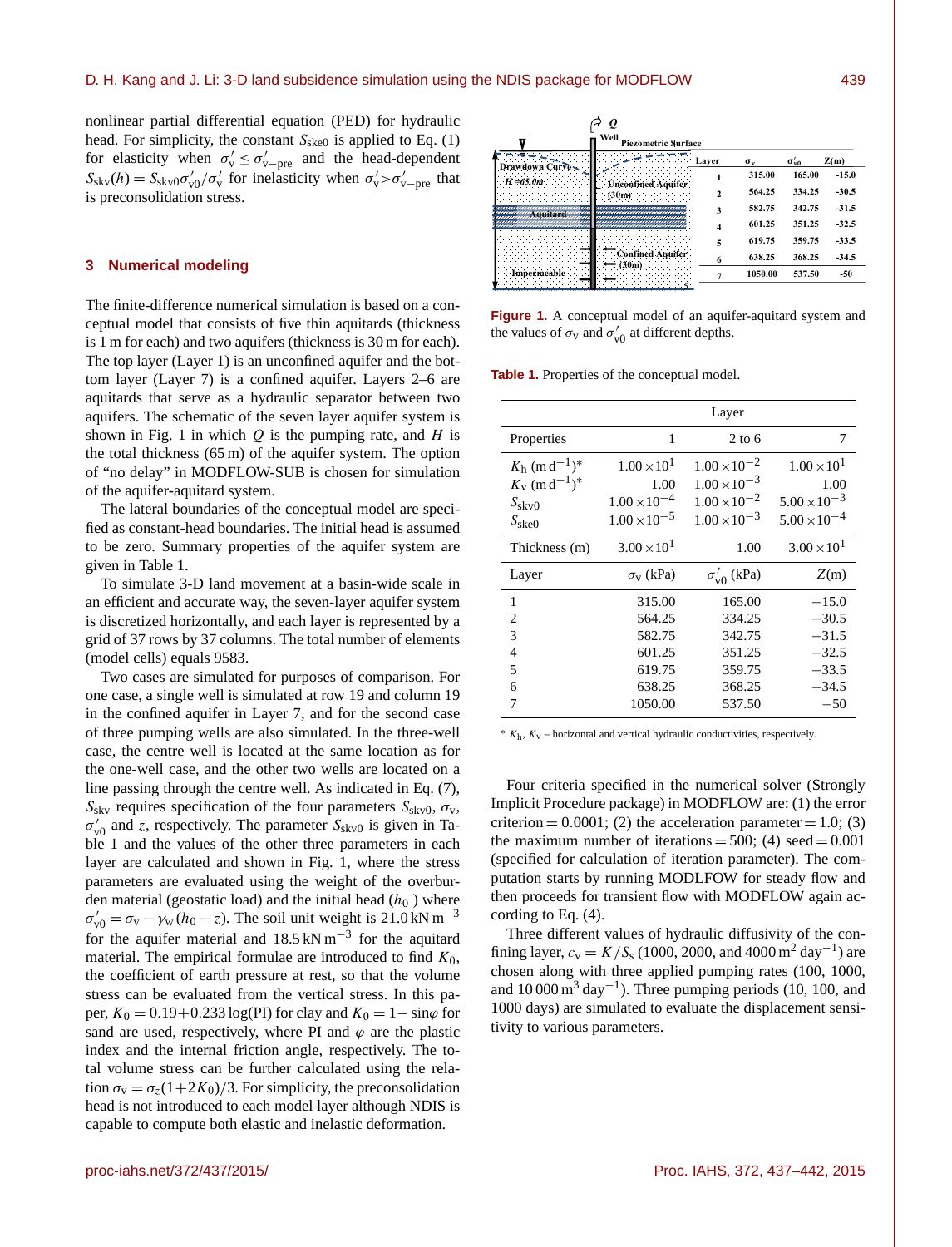

**Figure 2.** Comparison of land subsidence predicted by the NDIS and MODFLOW-SUB after 100 days pumping; **(a)** Land subsidence for a single well, **(b)** Land subsidence for three wells after 100 days pumping.



**Figure 3.** Horizontal subsidence after 100 day pumping simulated by NDIS.

## **4 Resulsts and analysis**

Subsidence (cumulative model layer compaction) simulated by NDIS and MODFLOW-SUB is shown in Fig. 2a and b. A pumping rate of  $1000 \text{ m}^3 \text{ day}^{-1}$  and a pumping period 100 days for both the single-well and three-well are simulated to evaluate the displacements. In the three-well case, the center well is located at the same location as for the onewell case, and the other two wells are located on each side of the center well along a line passing through it. The results show that the maximum subsidence for both models occurs near the well. Subsidence decreases rapidly with distance from the pumping well similar to the nature of the drawdown. The results indicate that the subsidence simulated by MODFLOW-SUB is significantly larger than that simulated by NDIS (Fig. 2). It is interesting to note that even though the total pumping rate in both the one-well and three-well cases are the same (i.e.,  $1000 \text{ m}^3 \text{ day}^{-1}$ ), land subsidence in response to three pumping wells is much less than that due to a single well. However, for the three-well case at the location between two pumping wells subsidence simulated by NDIS is slightly larger than that by MODFLOW-SUB (Fig. 2b).



**Figure 4.** Sensitivity comparison using NDIS and MODFFLOW-SUB models. **(a)** Land subsidence vs. pumping rate. **(b)** Land subsidence vs. pumping time.

For horizontal movement (Figs. 3 and 5), the numerical solutions for the aquifer system with a leaky confining unit are consistent with the analytic solution developed by Li (2007). Namely, the aquifer movement has two zones. One is a compression zone and the other is an extension zone. The position of the boundary between the two zones is a function of time. This is because in the vicinity of the pumping well, the displacement of the solid matrix approaches zero as the well screen is assumed to be permeable only to water. The inward moving grains tend to accumulate in the surrounding area of the well and form a compression zone around the well that extends outward from the well as pumping continues.

The aquifers (Layers 1 and 7) show significant horizontal movement compared with the aquitards where there is negligible horizontal motion. Large radial strain occurs under compression near the well and decreases to zero at a transient point of the maximum radial displacement (Fig. 3). Similar to the relation between vertical displacement and distance from the pumping well, for horizontal displacement beyond the point of maximum horizontal motion the horizontal displacement gradually decreases along the radial direction. The displacement curves for all layers eventually approach the constant head boundary where strain becomes zero. The peak horizontal displacements in the confined (Layer 7) and unconfined aquifer (Layer 1) occur at about 300 and 700 m from the pumping well, respectively (Fig. 3).

Sensitivity analyses were conducted for different pumping rates and discharge periods to evaluate movement sensitivity using the NDIS and MODFLOW-SUB models. The results show that increasing pumping rate and time cause increases in displacements. Figure 4a and b show that subsidence simulated by NDIS is less sensitive than that by MODFLOW-SUB to changes in the pumping rate and time.

Horizontal land movement can result in the formation of earth fissures. Infrastructure associated with human development located in area affected by land-surface movements can result in a variety of potential problems. Figure 5 illustrates horizontal movement (displacement) and strain in the con-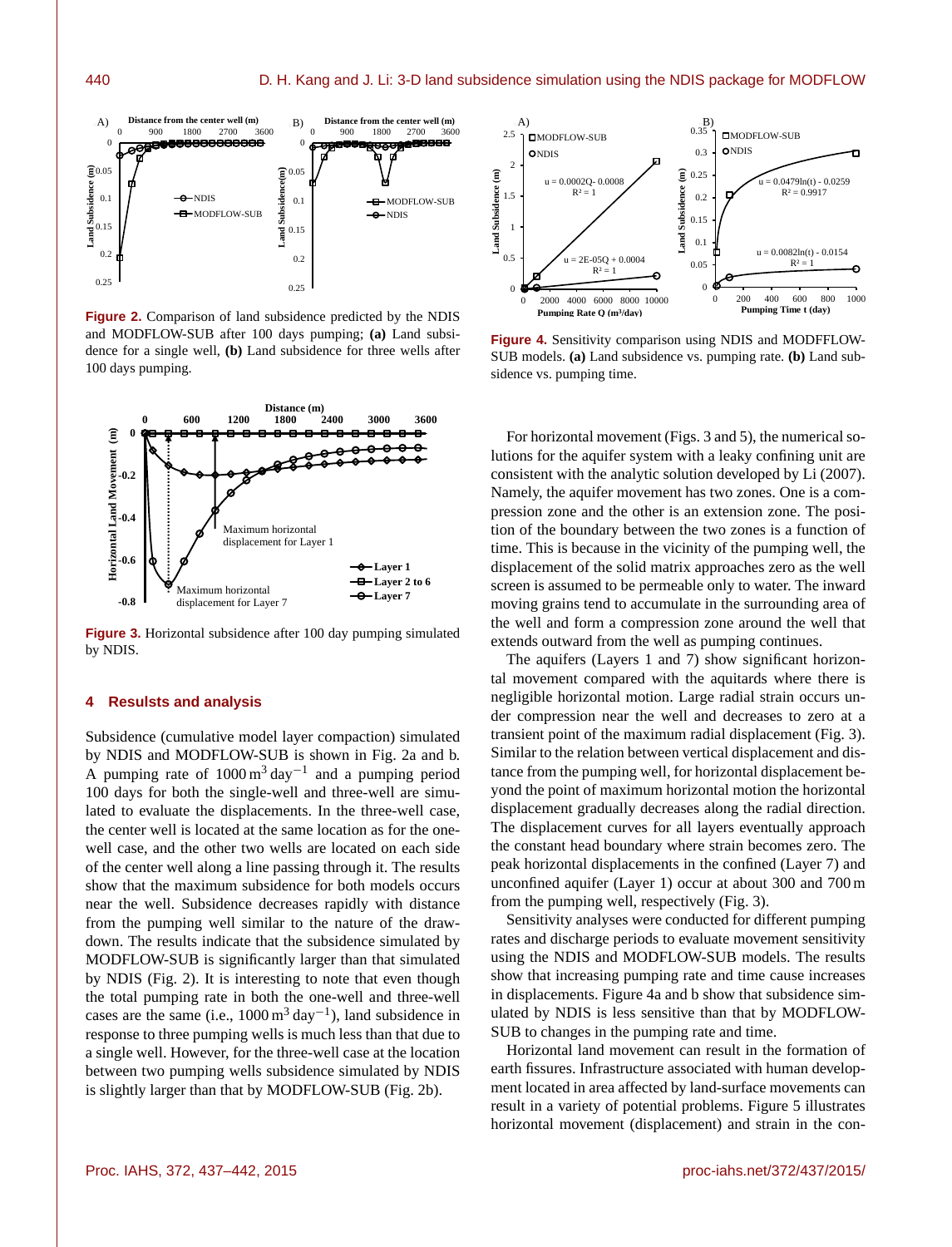

**Figure 5.** Horizontal movement and strain in Layer 7 after 100 days pumping.



**Figure 6.** Sensitivity of displacement to hydraulic diffusivity (m<sup>2</sup> /day) using the NDIS model **(a)** Subsidence, **(b)** Horizontal movement (Layer 7) after 100 days pumping.

fined aquifer (Layer 7). The peak value of the horizontal land subsidence in Layer 7 is located 300 m from the center of the well. This location is also a transition point between extensional and compressional strain.

Figure 6 shows the impact of hydraulic diffusivity on the vertical and horizontal movement (Layer 7) using the NDIS model. It is interesting to note that the vertical displacement at any location is decreasing along with increasing hydraulic diffusivity. However, this is true for horizontal displacement only when horizontal distance is less than 1000 m. When the horizontal distance larger than 1000 m, the horizontal displacement is increasing with increasing hydraulic diffusivity.

The plots in Fig. 7 compare the sensitivity of vertical displacement to hydraulic diffusivity for the NDIS and MODLFOW-SUB models. In general, subsidence decreases with increasing hydraulic diffusivity for the both models. However, the results show subsidence simulated by NDIS is less sensitive to hydraulics diffusivity than that simulated by MODFLOW-SUB.



**Figure 7.** Comparison between NDIS and MODFLOW-SUB models for subsidence sensitivity to hydraulic diffusivity,  $c_v$  is diffusivity (=  $K/S_s$ , m<sup>2</sup> day<sup>-1</sup>).

# **5 Summary and conclusions**

The summary and conclusions of this paper are given below:

- **–** A new NDIS module for 3-D aquifer movement has been applied. The NDIS model is incorporated to the parent program MODFLOW-96 that was modified to solve a nonlinear partial differential equation for hydraulic head.
- **–** Subsidence based on a hypothetical conceptual model is simulated using both the NDIS and MODFLOW-SUB models for purposes of comparison. The results indicate land subsidence simulated by MODFLOW-SUB is significantly larger than that simulated by NDIS.
- **–** Two cases are considered for the conceptual model, one case has a single pumping well and the other case has three pumping wells, with two of the wells on opposite ends of a line intersecting, and at equal distances from, a center pumping well. The two cases are simulated with both the NDIS and MODLFOW-SUB models. The results show that for the same total discharge rate, the maximum land subsidence in response to a single pumping well is larger than that from the three pumping wells distributed as described above.
- **–** Given the prescribed hydromechanical properties of the aquifers and aquitards in the conceptual model, the predominant horizontal land movement occurs in the aquifers, particularly the pumped aquifer. Horizontal motion in the aquitard's is relatively insignificant compared with the aquifer's. The characteristics of horizontal movement are consistent with the analytic solution of horizontal movement for an aquifer system with a leaky aquitard (Li, 2007). Namely, groundwater discharge radially induces two zones of horizontal deformation, compression and extension zones. The locations of the peak displacement are different in each of the two